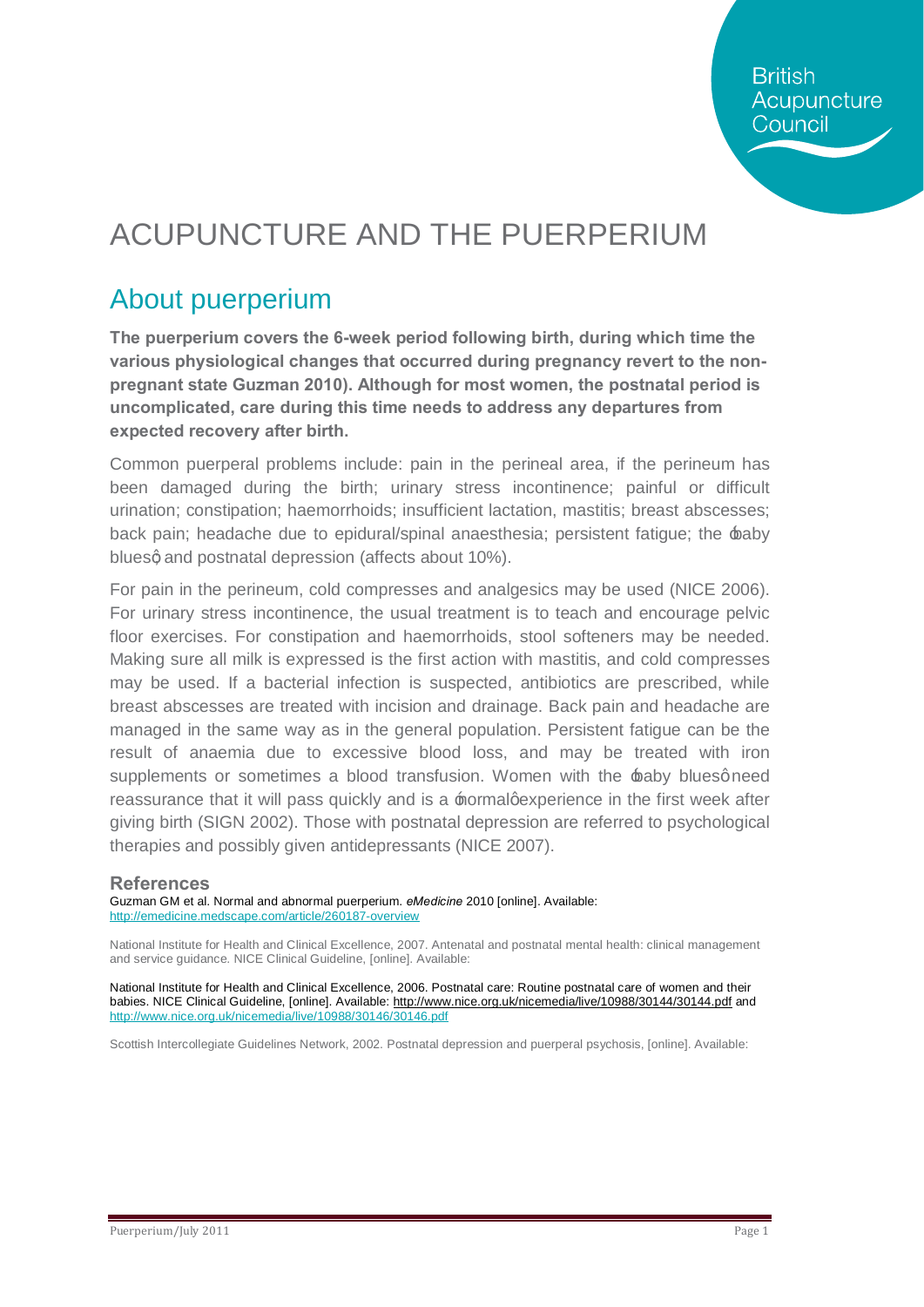### How acupuncture can help

One systematic review of various treatments for breast engorgement during lactation (Manges 2010) located one eligible and analysable acupuncture study (Kvist 2007), and found that, compared to women receiving routine care, women receiving acupuncture had greater improvements in symptoms in the days immediately following treatment. The original study authors concluded that acupuncture plus care interventions such as correction of breast feeding position and babies' attachment to the breast, might be more effective and less invasive than oxytocin nasal spray for inflammatory symptoms of the breast, however, the evidence is still very much at a preliminary stage.

In other randomised controlled trials, acupuncture and electro-acupuncture have been shown to delay the time to requesting pain relief medication after caesarean section, and to decrease the patient-controlled analgesia doses used within the first 24 hours (Wu 2009); both auricular acupressure using press seeds (Zhou 2009) and electroacupuncture (Wang 2007) have been found to have some efficacy in hypogalactia. [See Table below]

Also see other Factsheets, such as those for Acupuncture and Back Pain, Acupuncture and Migraines, Acupuncture and Anxiety, Acupuncture and Chronic Fatigue Syndrome, Acupuncture and Urinary Incontinence, Acupuncture and GI tract Disorders.

In general, acupuncture is believed to stimulate the nervous system and cause the release of neurochemical messenger molecules. The resulting biochemical changes influence the body's homeostatic mechanisms, thus promoting physical and emotional well-being. Stimulation of certain acupuncture points has been shown to affect areas of the brain that are known to reduce sensitivity to pain and stress, as well as promoting relaxation (Hui 2010)

Acupuncture may increase milk production, help relieve pain (e.g. back pain, headache, pain in the perineum), and improve mood and reduce anxiety in women who have recently given birth by:

- increasing prolactin levels (Wang 2007);
- altering the braings chemistry (Samuels 2008), increasing endorphins (Han 2004) and neuropeptide Y levels (Lee 2009; Cheng 2009), and reducing serotonin levels (Zhou 2008);
- · stimulating nerves located in muscles and other tissues, which leads to release of endorphins and other neurohumoral factors, and changes the processing of pain in the brain and spinal cord (Pomeranz 1987, Zhao 2008);
- reducing inflammation, by promoting release of vascular and immunomodulatory factors (Kavoussi 2007, Zijlstra 2003).

### About traditional acupuncture

Acupuncture is a tried and tested system of traditional medicine, which has been used in China and other eastern cultures for thousands of years to restore, promote and maintain good health. Its benefits are now widely acknowledged all over the world and in the past decade traditional acupuncture has begun to feature more prominently in mainstream healthcare in the UK. In conjunction with needling, the practitioner may use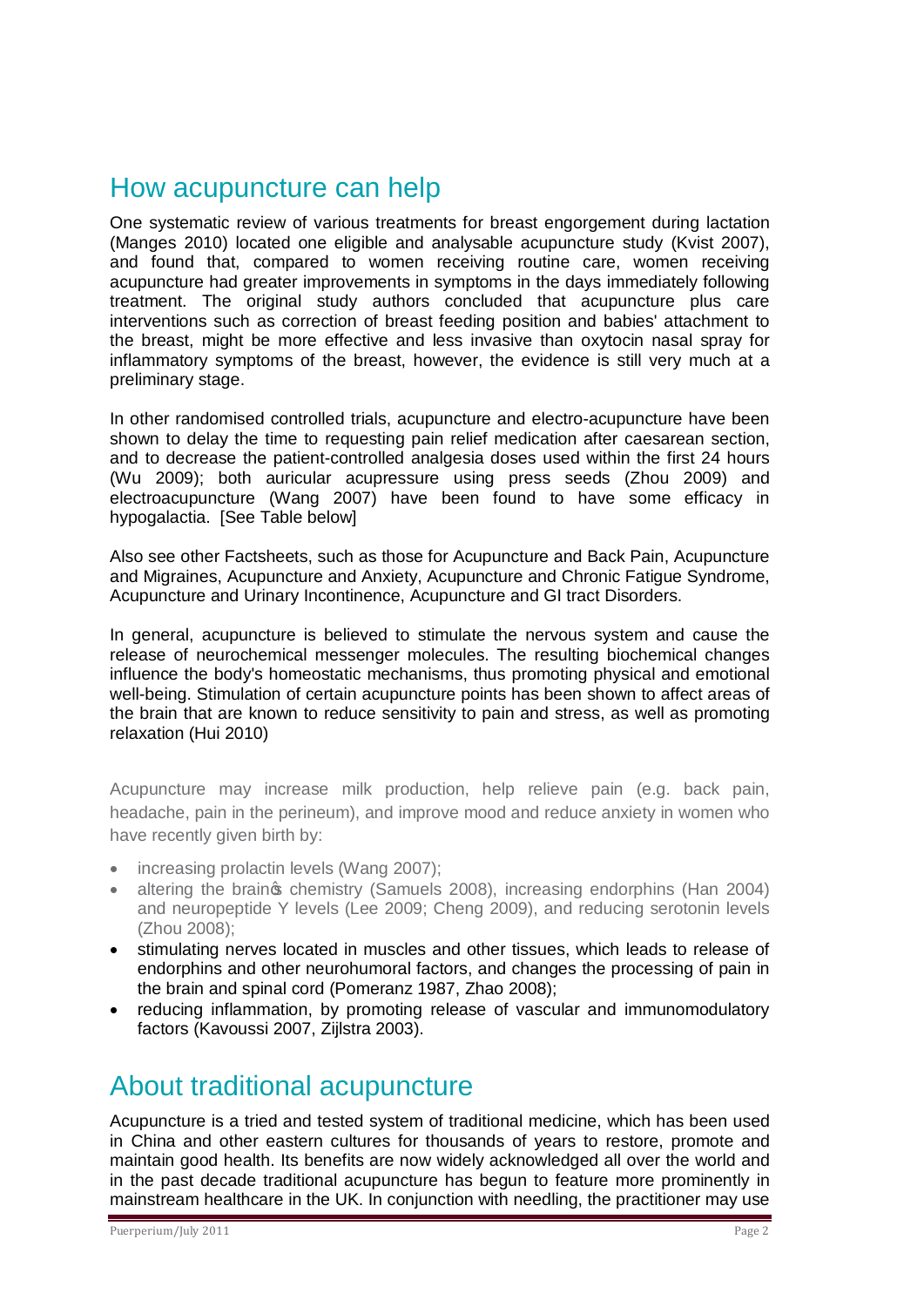techniques such as moxibustion, cupping, massage or electro-acupuncture. They may also suggest dietary or lifestyle changes.

Traditional acupuncture takes a holistic approach to health and regards illness as a sign that the body is out of balance. The exact pattern and degree of imbalance is unique to each individual. The traditional acupuncturistos skill lies in identifying the precise nature of the underlying disharmony and selecting the most effective treatment. The choice of acupuncture points will be specific to each patient of needs. Traditional acupuncture can also be used as a preventive measure to strengthen the constitution and promote general well-being.

An increasing weight of evidence from Western scientific research (see overleaf) is demonstrating the effectiveness of acupuncture for treating a wide variety of conditions. From a biomedical viewpoint, acupuncture is believed to stimulate the nervous system, influencing the production of the body to communication substances - hormones and neurotransmitters. The resulting biochemical changes activate the body's selfregulating homeostatic systems, stimulating its natural healing abilities and promoting physical and emotional well-being.

## About the British Acupuncture Council

With over 3000 members, the British Acupuncture Council (BAcC) is the UK<sup>®</sup> largest professional body for traditional acupuncturists. Membership of the BAcC guarantees excellence in training, safe practice and professional conduct. To find a qualified traditional acupuncturist, contact the BAcC on 020 8735 0400 or visit [www.acupuncture.org.uk](http://www.acupuncture.org.uk/)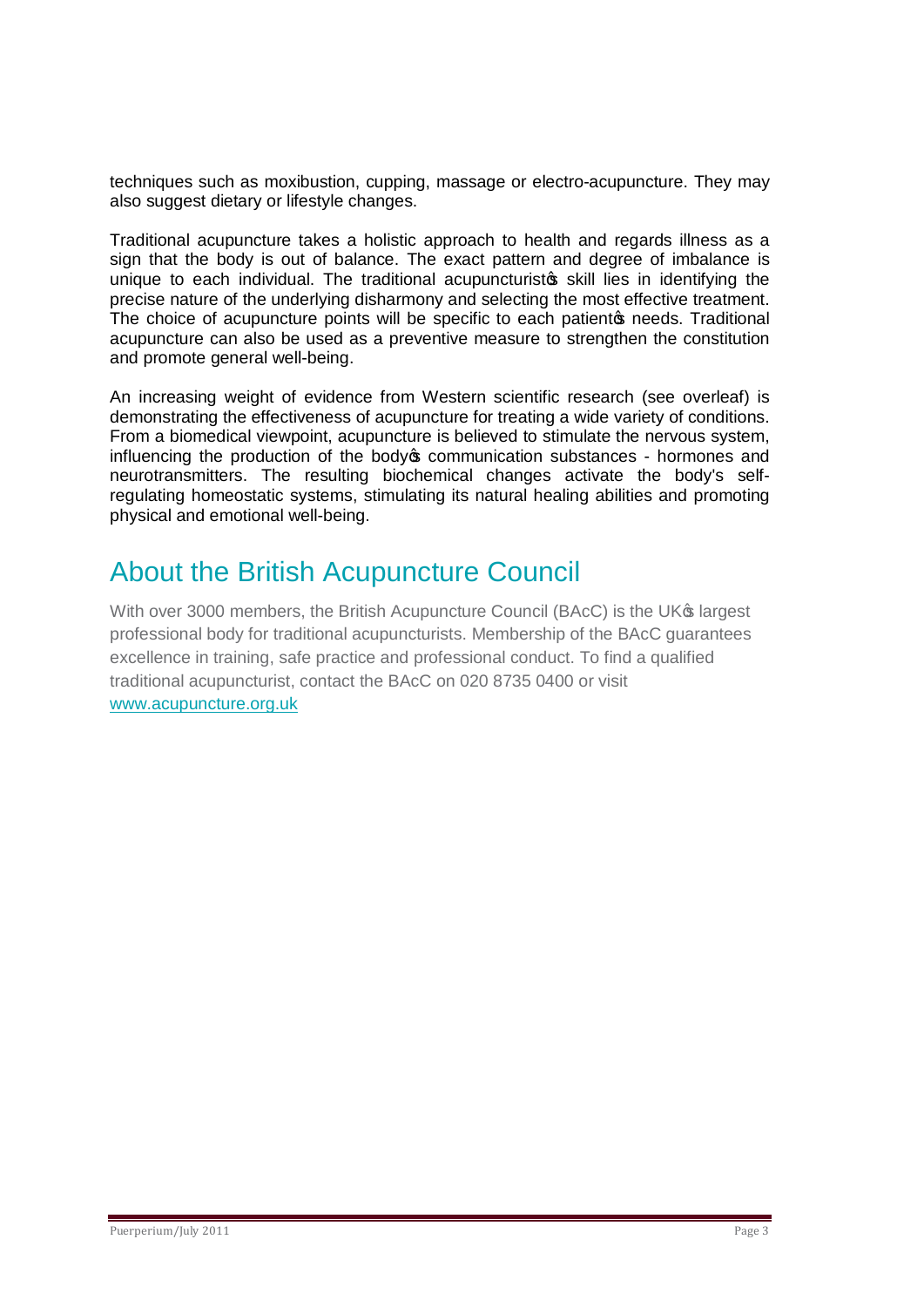# ACUPUNCTURE AND THE PUERPERIUM

# The evidence

| <b>Research</b>                                                                                                                                                           | <b>Conclusion</b>                                                                                                                                                                                                                                                                                                                                                                                                                                                                                                                                                                                                                                                                                                                                                                                                                                                                                                                                                                                                                                                                                                                                                                                                                                                                                                                                                                                                                                                                                                                                                                                                                                                                                                                                                                   |
|---------------------------------------------------------------------------------------------------------------------------------------------------------------------------|-------------------------------------------------------------------------------------------------------------------------------------------------------------------------------------------------------------------------------------------------------------------------------------------------------------------------------------------------------------------------------------------------------------------------------------------------------------------------------------------------------------------------------------------------------------------------------------------------------------------------------------------------------------------------------------------------------------------------------------------------------------------------------------------------------------------------------------------------------------------------------------------------------------------------------------------------------------------------------------------------------------------------------------------------------------------------------------------------------------------------------------------------------------------------------------------------------------------------------------------------------------------------------------------------------------------------------------------------------------------------------------------------------------------------------------------------------------------------------------------------------------------------------------------------------------------------------------------------------------------------------------------------------------------------------------------------------------------------------------------------------------------------------------|
| <b>Systematic reviews (SRs)</b>                                                                                                                                           |                                                                                                                                                                                                                                                                                                                                                                                                                                                                                                                                                                                                                                                                                                                                                                                                                                                                                                                                                                                                                                                                                                                                                                                                                                                                                                                                                                                                                                                                                                                                                                                                                                                                                                                                                                                     |
| Mangesi L, Dowswell T. Treatments<br>for breast engorgement during<br>lactation. Cochrane Database Syst<br>Rev 2010; (9): CD006946.                                       | A systematic review, which included 8 randomised and quasi-<br>randomised controlled trials and a total of 744 women, carried out<br>to identify the best forms of treatment for women who experience<br>breast engorgement. Trials examined a range of different<br>treatments for breast engorgement: acupuncture (two studies),<br>cabbage leaves (two studies), cold gel packs (one study),<br>pharmacological treatments (two studies) and ultrasound (one<br>study). There was evidence from one study that, compared with<br>women receiving routine care, women receiving acupuncture had a<br>faster resolution of the symptoms in the days following treatment,<br>although there was no evidence of a difference between groups by<br>6 days, and the study did not have sufficient power to detect<br>meaningful differences for other outcomes (such as breast<br>abscess).                                                                                                                                                                                                                                                                                                                                                                                                                                                                                                                                                                                                                                                                                                                                                                                                                                                                                            |
| <b>Randomised controlled trials</b>                                                                                                                                       |                                                                                                                                                                                                                                                                                                                                                                                                                                                                                                                                                                                                                                                                                                                                                                                                                                                                                                                                                                                                                                                                                                                                                                                                                                                                                                                                                                                                                                                                                                                                                                                                                                                                                                                                                                                     |
| Wu HC et al. Effects of acupuncture<br>on post-cesarean section pain. Chin<br>Med J 2009; 122: 1743-8.                                                                    | A randomised controlled study that assessed the effects of<br>acupuncture or electro-acupuncture on post-caesarean pain in 60<br>women, who had had spinal anaesthesia during caesarean<br>section. The women were assigned to a control group, an<br>acupuncture group, and an electro-acupuncture group after the<br>operation. Patient controlled analgesia (PCA) was also used. The<br>time to first request of morphine, the frequency of PCA demands in<br>24 hours, and the doses of PCA used were recorded. Both<br>acupuncture and electro-acupuncture delayed the time to the first<br>request of morphine by up to 10 -11 minutes compared with the<br>control group. The total dose of PCA used within the first 24 hours<br>was 30% - 35% less in the acupuncture and electro-acupuncture<br>groups compared with the control group, which was statistically<br>significant difference. However, there was no significant difference<br>between the acupuncture and electro-acupuncture groups. The<br>acupuncture and electro-acupuncture groups' pain scores were<br>lower than the control group's within the first 2 hours (statistically<br>significant). However, 2 hours later, there were no significant<br>differences in visual analogue scale (VAS) scores between either<br>of the treatment groups and the control group. Finally, the<br>incidence of opioid-related side effects, such as dizziness, was<br>less in the acupuncture and electro-acupuncture groups than in the<br>control group. The researchers concluded that the application of<br>acupuncture and electro-acupuncture could definitely delay the<br>time of requesting pain relief medication after caesarean section<br>and decrease the PCA doses used within the first 24 hours. |
| Zhou HY et al. Clinical observation on<br>the treatment of post-cesarean<br>hypogalactia by auricular points<br>sticking-pressing. Chin J Integr Med<br>2009; 15: 117-20. | A randomised controlled trial to explore the effect of auricular<br>acupressure using press seeds in treating post-cesarean<br>hypogalactia in 116 patients. The women were equally assigned to<br>the treatment group and the control group (asked to breastfeed on<br>demand). The therapeutic efficacy and the changes in scores of<br>the traditional Chinese medicine (TCM) syndrome, volume of milk<br>secretion, supplementary feeding and serum level of prolactin in<br>the two groups were estimated and compared after the patients                                                                                                                                                                                                                                                                                                                                                                                                                                                                                                                                                                                                                                                                                                                                                                                                                                                                                                                                                                                                                                                                                                                                                                                                                                      |
| Puerperium/July 2011                                                                                                                                                      | Page 4                                                                                                                                                                                                                                                                                                                                                                                                                                                                                                                                                                                                                                                                                                                                                                                                                                                                                                                                                                                                                                                                                                                                                                                                                                                                                                                                                                                                                                                                                                                                                                                                                                                                                                                                                                              |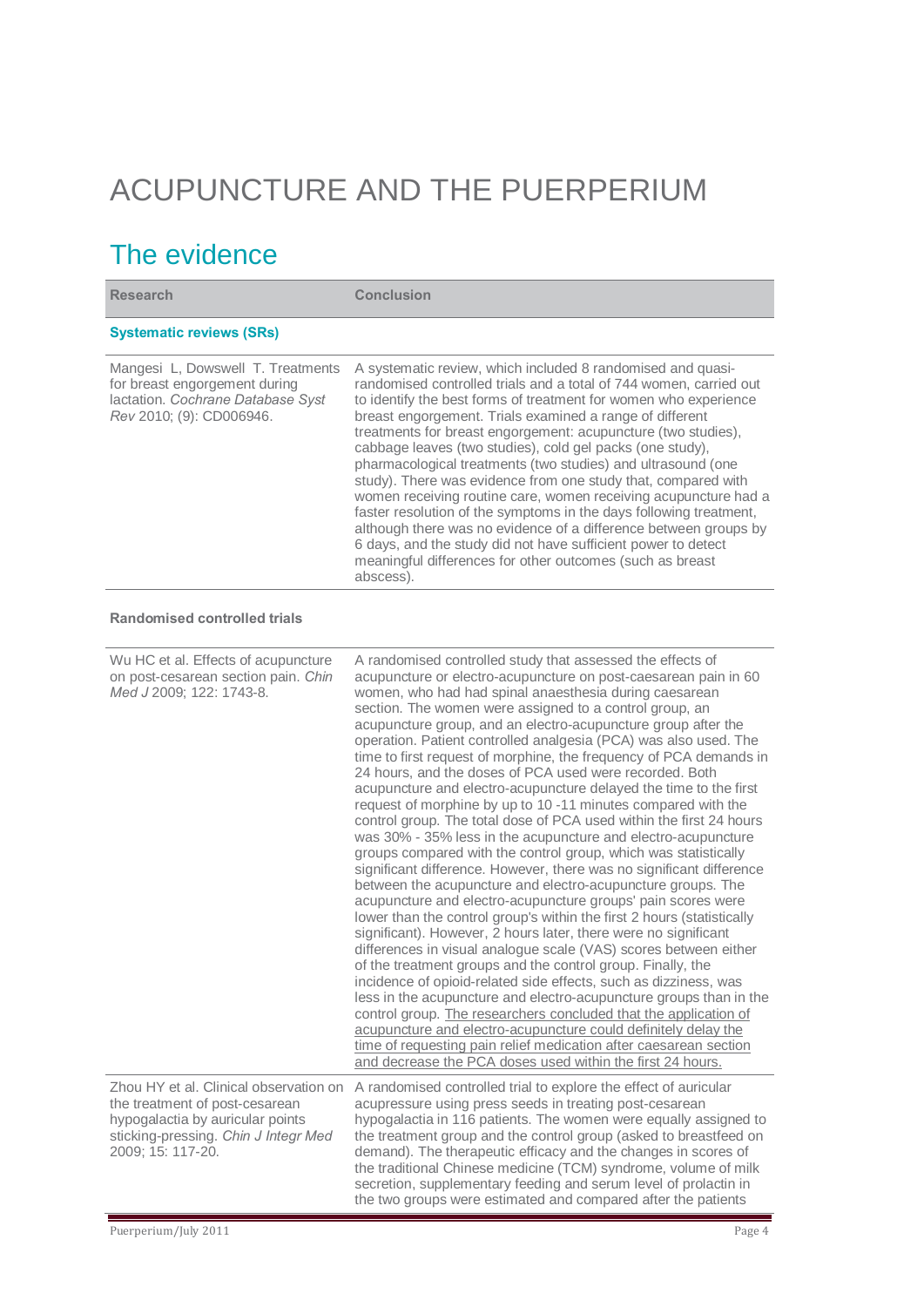|                                                                                                                                                                                                                   | had been treated for 5 days. The cured and markedly effective rate<br>in the treatment group was 89.7%, which was significantly higher<br>than that in the control group (27.6%, $p<0.05$ ). The improvement of<br>TCM syndrome, elevation of milking volume, decrease of the<br>supplementary feeding and increase of prolactin level revealed in<br>the treatment group were all superior to those in the control group,<br>showing statistical significance (p<0.01). The researchers<br>concluded that auricular acupressure using press seeds seems<br>effective for hypogalactia.                                                                                                                                                                                                                                                                                                                                                                                                                                                                                                                                                                                                                                                                                                                                                                                                                                                                                                                                                                                                                                                                                                                                                                  |
|-------------------------------------------------------------------------------------------------------------------------------------------------------------------------------------------------------------------|----------------------------------------------------------------------------------------------------------------------------------------------------------------------------------------------------------------------------------------------------------------------------------------------------------------------------------------------------------------------------------------------------------------------------------------------------------------------------------------------------------------------------------------------------------------------------------------------------------------------------------------------------------------------------------------------------------------------------------------------------------------------------------------------------------------------------------------------------------------------------------------------------------------------------------------------------------------------------------------------------------------------------------------------------------------------------------------------------------------------------------------------------------------------------------------------------------------------------------------------------------------------------------------------------------------------------------------------------------------------------------------------------------------------------------------------------------------------------------------------------------------------------------------------------------------------------------------------------------------------------------------------------------------------------------------------------------------------------------------------------------|
| Kvist LJ et al. A randomised-<br>controlled trial in Sweden of<br>acupuncture and care interventions<br>for the relief of inflammatory<br>symptoms of the breast during<br>lactation. Midwifery 2007; 23: 184-95. | A randomised controlled trial that compared acupuncture treatment<br>and care interventions for the relief of inflammatory symptoms of<br>the breast during lactation. A total of 205 mothers with 210 cases<br>of inflammatory symptoms of the breast during lactation were<br>assigned to one of three treatment groups, two of which included<br>acupuncture among the care interventions and one without<br>acupuncture. All groups were given essential care. Protocols,<br>which included scales for erythema, breast tension and pain, were<br>maintained for each day of contact with the breast feeding clinic,<br>and a Severity Index (SI) for each mother and each day was<br>created by combining these three scores. The range of the SI was<br>0 (least severe) to 19 (most severe). No significant difference was<br>found in numbers of mothers in the treatment groups with the<br>lowest possible score for severity of symptoms on contact days 3,<br>4 or 5. No statistically significant differences were found between<br>the treatment groups for number of contact days needed until the<br>mother felt well enough to discontinue contact with the breast<br>feeding clinic or for number of mothers prescribed antibiotics.<br>Significant differences were found in the mean SI scores on<br>contact days 3 and 4 between the non-acupuncture group and the<br>two acupuncture groups. The researchers concluded that, if<br>acupuncture treatment is acceptable to the mother, this, together<br>with care interventions such as correction of breast feeding<br>position and babies' attachment to the breast, might be a more<br>expedient and less invasive choice of treatment than the use of<br>oxytocin nasal spray. |
| Wang HC et al. Multicentral<br>randomized controlled studies on<br>acupuncture at Shaoze (SI 1) for<br>treatment of postpartum<br>hypolactation. Chinese acupuncture &<br>moxibustion 2007, 27: 85-8.             | A randomised controlled trial that explored the effects of<br>electroacupuncture at the specific lactation point (SI 1) for<br>treatment of postpartum hypolactation, comparing it with another<br>point not used for this condition (LI 1) as a control. There were 138<br>women in each group. After treatment of 2 courses, the therapeutic<br>effects and changes of cumulative score of Traditional Chinese<br>Medicine (TCM), mammary filling degree, lactation amount, and<br>prolactin levels were evaluated. The cured and markedly effective<br>rate was 97.8% in the treatment group and 24.3% in the control<br>group (p<0.05). Improvement in the cumulative score of TCM<br>symptoms, mammary filling degree, lactation amount and prolactin<br>levels were all better in the treatment group than the control group<br>(p<0.01). The researchers concluded that electroacupuncture at SI<br>1 has obvious therapeutic effects on hypolactation.                                                                                                                                                                                                                                                                                                                                                                                                                                                                                                                                                                                                                                                                                                                                                                                           |
| Research on mechanisms for<br>acupuncture                                                                                                                                                                         |                                                                                                                                                                                                                                                                                                                                                                                                                                                                                                                                                                                                                                                                                                                                                                                                                                                                                                                                                                                                                                                                                                                                                                                                                                                                                                                                                                                                                                                                                                                                                                                                                                                                                                                                                          |
| Hui KK et al. Acupuncture, the limbic<br>system, and the anticorrelated<br>networks of the brain. Auton Neurosci<br>2010; 157: 81-90.                                                                             | A paper that discusses research showing that acupuncture<br>mobilises the functionally anti-correlated networks of the brain to<br>mediate its actions, and that the effect is dependent on the<br>psychophysical response. The research used functional magnetic<br>resonance imaging studies of healthy subjects to show that<br>acupuncture stimulation evokes deactivation of a limbic-paralimbic-<br>neocortical network, which encompasses the limbic system, as<br>well as activation of somatosensory brain regions. It has also been<br>shown that the effect of acupuncture on the brain is integrated at<br>multiple levels, down to the brainstem and cerebellum.                                                                                                                                                                                                                                                                                                                                                                                                                                                                                                                                                                                                                                                                                                                                                                                                                                                                                                                                                                                                                                                                            |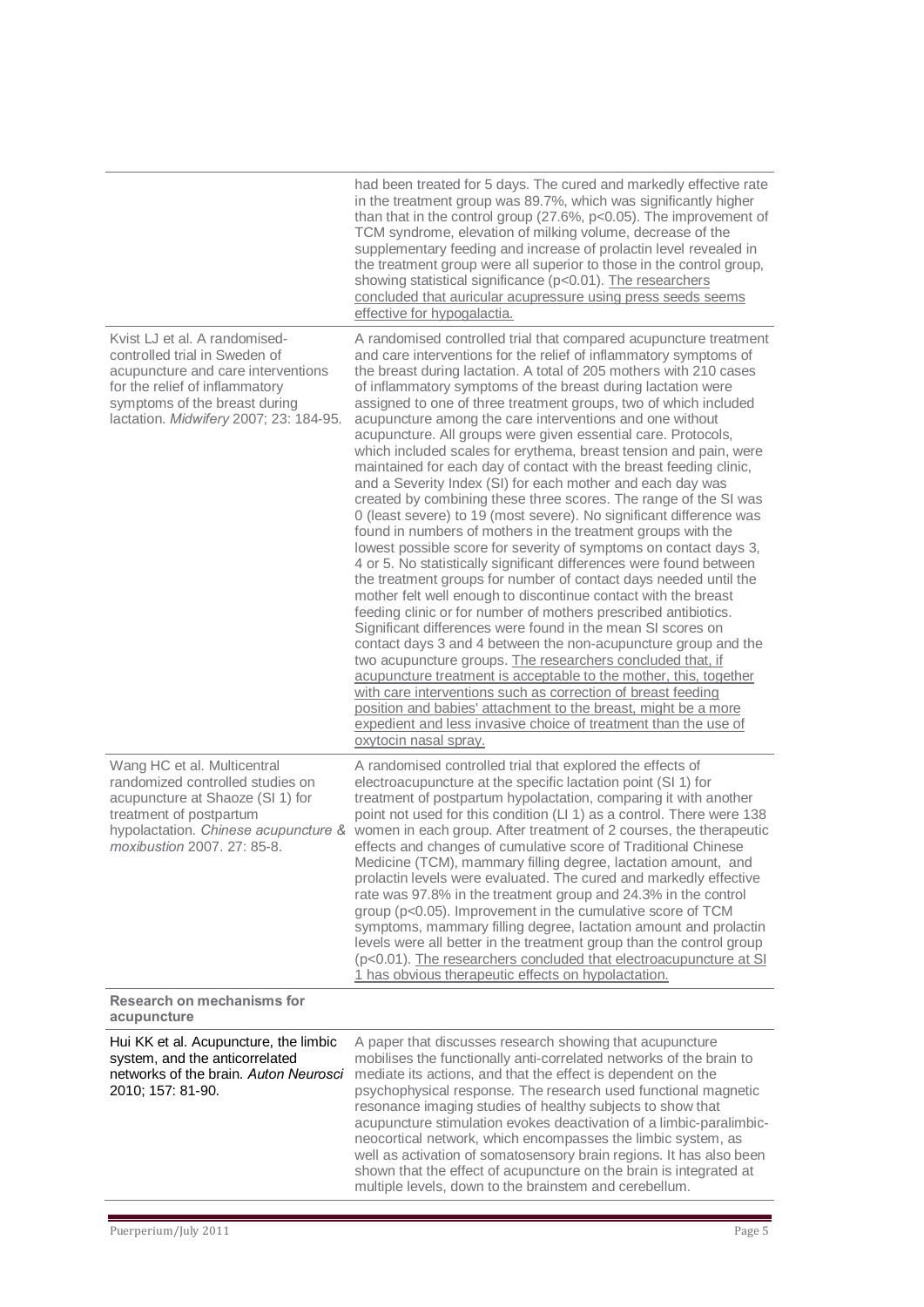| Cheng CH et al. Endogenous Opiates<br>in the Nucleus Tractus Solitarius<br>Mediate Electroacupuncture-induced<br>Sleep Activities in Rats. Evid Based<br>Complement Alternat Med 2009 Sep<br>3. [Epub ahead of print]                    | An animal study that investigated the involvement of the nucleus<br>tractus soliatarius opioidergic system in electroacupuncture-<br>induced alterations in sleep, the findings of which suggested that<br>mechanisms of sleep enhancement may be mediated, in part, by<br>cholinergic activation, stimulation of the opiodergic neurons to<br>increase the concentrations of beta-endorphin and the involvement<br>of the µ-opioid receptors.                                                                                                                                                                   |
|------------------------------------------------------------------------------------------------------------------------------------------------------------------------------------------------------------------------------------------|------------------------------------------------------------------------------------------------------------------------------------------------------------------------------------------------------------------------------------------------------------------------------------------------------------------------------------------------------------------------------------------------------------------------------------------------------------------------------------------------------------------------------------------------------------------------------------------------------------------|
| Lee B et al. Effects of acupuncture on<br>chronic corticosterone-induced<br>depression-like behavior and<br>expression of neuropeptide Y in the<br>rats. Neuroscience Letters 2009; 453:<br>$151 - 6.$                                   | In animal studies, acupuncture has been found to significantly<br>reduce anxiety-like behaviour, and increase brain levels of<br>neuropeptide Y, the brain levels of which appear to correlate with<br>reported anxiety.                                                                                                                                                                                                                                                                                                                                                                                         |
| Zhao ZQ. Neural mechanism<br>underlying acupuncture analgesia.<br>Prog Neurobiol 2008; 85: 355-75.                                                                                                                                       | Review article that discusses the various peripheral and central<br>nervous system components of acupuncture anaesthesia in detail.                                                                                                                                                                                                                                                                                                                                                                                                                                                                              |
| Zhou Q et al. The effect of electro-<br>acupuncture on the imbalance<br>between monoamine<br>neurotransmitters and GABA in the<br>CNS of rats with chronic emotional<br>stress-induced anxiety. Int J Clin<br>Acupunct 2008 ; 17: 79-84. | A study of the regulatory effect of electro-acupuncture on the<br>imbalance between monoamine neurotransmitters and GABA in<br>the central nervous system of rats with chronic emotional stress-<br>induced anxiety. The levels of serotonin, noradrenaline and<br>dopamine fell significantly, while GABA levels were significantly<br>higher in the rats given acupuncture (P<0.05, or P<0.0). The<br>researchers concluded that the anti-anxiety effect of electro-<br>acupuncture may relate to its regulation of the imbalance of<br>neurotransmitters.                                                     |
| Samuels N et al. Acupuncture for<br>psychiatric illness: a literature review.<br>Behav Med 2008; 34: 55-64.                                                                                                                              | A literature review of acupuncture for psychiatric illness, which<br>presents research that found acupuncture to increase central<br>nervous system hormones, including ACTH, beta-endorphins,<br>serotonin, and noradrenaline.                                                                                                                                                                                                                                                                                                                                                                                  |
| Kavoussi B, Ross BE. The<br>neuroimmune basis of anti-<br>inflammatory acupuncture. Integr<br>Cancer Ther 2007; 6: 251-7.                                                                                                                | Review article that suggests the anti-inflammatory actions of<br>traditional and electro-acupuncture are mediated by efferent<br>vagus nerve activation and inflammatory macrophage<br>deactivation.                                                                                                                                                                                                                                                                                                                                                                                                             |
| Han JS. Acupuncture and<br>endorphins. Neurosci Lett 2004; 361:<br>258-61.                                                                                                                                                               | A literature review of studies relating to the release of endorphins<br>by acupuncture.                                                                                                                                                                                                                                                                                                                                                                                                                                                                                                                          |
| Zijlstra FJ et al. Anti-inflammatory<br>actions of acupuncture. Mediators<br>Inflamm 2003; 12: 59-69.                                                                                                                                    | An article that suggests a hypothesis for anti-inflammatory action<br>of acupuncture: Insertion of acupuncture needles initially<br>stimulates production of beta-endorphins, CGRP and substance<br>P, leading to further stimulation of cytokines and NO. While high<br>levels of CGRP have been shown to be pro-inflammatory, CGRP<br>in low concentrations exerts potent anti-inflammatory actions.<br>Therefore, a frequently applied 'low-dose' treatment of<br>acupuncture could provoke a sustained release of CGRP with<br>anti-inflammatory activity, without stimulation of pro-inflammatory<br>cells. |
| Pomeranz B. Scientific basis of<br>acupuncture. In: Stux G, Pomeranz<br>B, eds. Acupuncture Textbook and<br>Atlas. Heidelberg: Springer-Verlag;<br>1987: 1-18.                                                                           | Needle activation of A delta and C afferent nerve fibres in muscle<br>sends signals to the spinal cord, where dynorphin and<br>enkephalins are released. Afferent pathways continue to the<br>midbrain, triggering excitatory and inhibitory mediators in spinal<br>cord. Ensuing release of serotonin and norepinephrine onto the<br>spinal cord leads to pain transmission being inhibited both pre-<br>and postsynaptically in the spinothalamic tract. Finally, these<br>signals reach the hypothalamus and pituitary, triggering release of<br>adrenocorticotropic hormones and beta-endorphin.             |